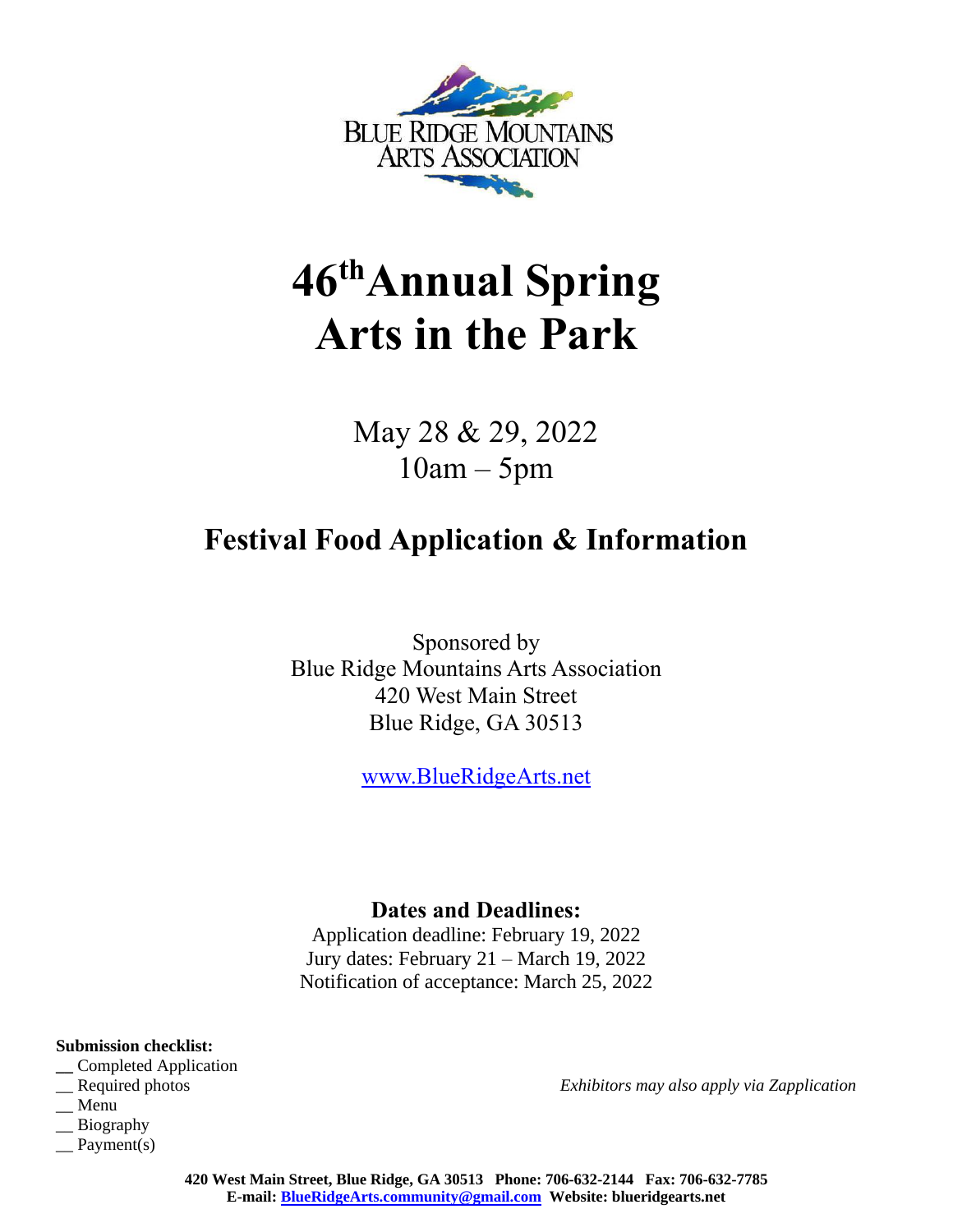

For 46 years, the Blue Ridge Mountains Arts Association, a non-profit arts council, has provided a unique art experience through our Arts in the Park festival series in the Downtown City Park of Blue Ridge, GA. Located at the foothills of the Appalachian Mountains, the Arts in the Park festival series draw in excess of 19,000 attendees and a wide array of artists and food vendors. Recently listed as one of the top Art Towns in Georgia by the Georgia Council of the Arts, Blue Ridge is a top art destination and features a unique artistic experience for visitors and residents alike. Artists, vendors, and visitors enjoy a wide variety of fine arts and crafts, demonstrations, food, and much more during the Arts in the Park festivals. Arts in the Park festival series supports the Blue Ridge Mountains Arts Association, a 501(c)3 non-profit arts council providing opportunities in the realm of the arts for the individual and serve as a catalyst for economic development in our community.

#### **Application & Festival Fees**

Application Fee - \$30 Artist Single Booth - \$175 Food Single Booth - \$300 Non-Profit Single Booth- \$125 Artist Double Booth - \$300 Food Double Booth – \$500 Non-Profit Double Booth – \$250 Additional Badge fee - \$3 each additional badge Late Submission Fee - \$30\* Returned check fee - \$50 \*All applications submitted **after posted deadline will be subject to a \$30 late fee.**

Arts in the Park Festivals provide:

- Exhibitor Hospitality Booth on Saturday and Sunday providing snacks, coffee, and water (8:30am – 5pm)

- Friday load-in - Booth Sitters available upon request - On site security

- City vendor permits included

#### **Exhibitor Rules & Regulations**

This is a juried fine arts and handmade crafts festival. Artists may only show work in categories approved by the jury. Only products that are approved by the *Arts in the Park Festivals* Committee will be allowed. Original art must occupy no less than 50% of the artist's booth space. No "buy/sell" or commercially mass-produced items will be sold or exhibited. Reproductions must clearly be designated as such. All items sold inside exhibitors' booths must be the original work of the exhibitor – no buy/sell merchandise will be allowed. All jewelry must be made by the exhibitor – no manufactured or kit jewelry will be allowed. No commercially produced products will be allowed.

One Exhibitor per booth space; sharing of booth space is not allowed. Exhibitors cannot sublet or apportion space to anyone else. Set-up is allowed during allotted times only. While the *Arts in the Park Festivals* Committee will make every effort to accommodate specific requests, we cannot **guarantee** booth locations. Booths must be set-up within their designated 12'x12' space. Booth dimensions may vary slightly, but we will give you a reasonable space approximately 12'x12'. If your booth is located in the park, the ground may not be level so come prepared. If your booth is located in the street, bring necessary equipment for street set-up. Electricity is not available for artist's booths. Exhibitors must provide their own tents, displays, chairs, tables, set-up equipment, change, etc. Tent weights of no less than 25lbs are required for each booth setup in case of inclement weather. NO special sale(s) signage of any kind will be accepted by Exhibitors (i.e. Buy One Get One Free, 50% off).

Exhibitors must exhibit for the duration of the festival. Early breakdown will not be permitted. There is no rain date – come prepared rain or shine. Booth must always be opened and manned during festival hours. No commercial agents may operate an artist's booth. Exhibitors are responsible for booth set-up and break-down.

Booth must be set-up and ready for business by 9:00 am both days. All vehicles, trailers and debris are to be off the street and cleared from the festival area by 9:00 am. After unloading and setup, vendor vehicles and trailers must be moved to designated vendor parking area(s). Vehicles and trailers are not permitted to enter the festival grounds and area during festival hours of operation, unless otherwise approved by the *Arts in the Park Festivals* Committee. Exhibitors will not be allowed to park cars, trucks, or trailers at the curb surrounding the park during festival hours – NO EXCEPTIONS. Exhibitors must unload and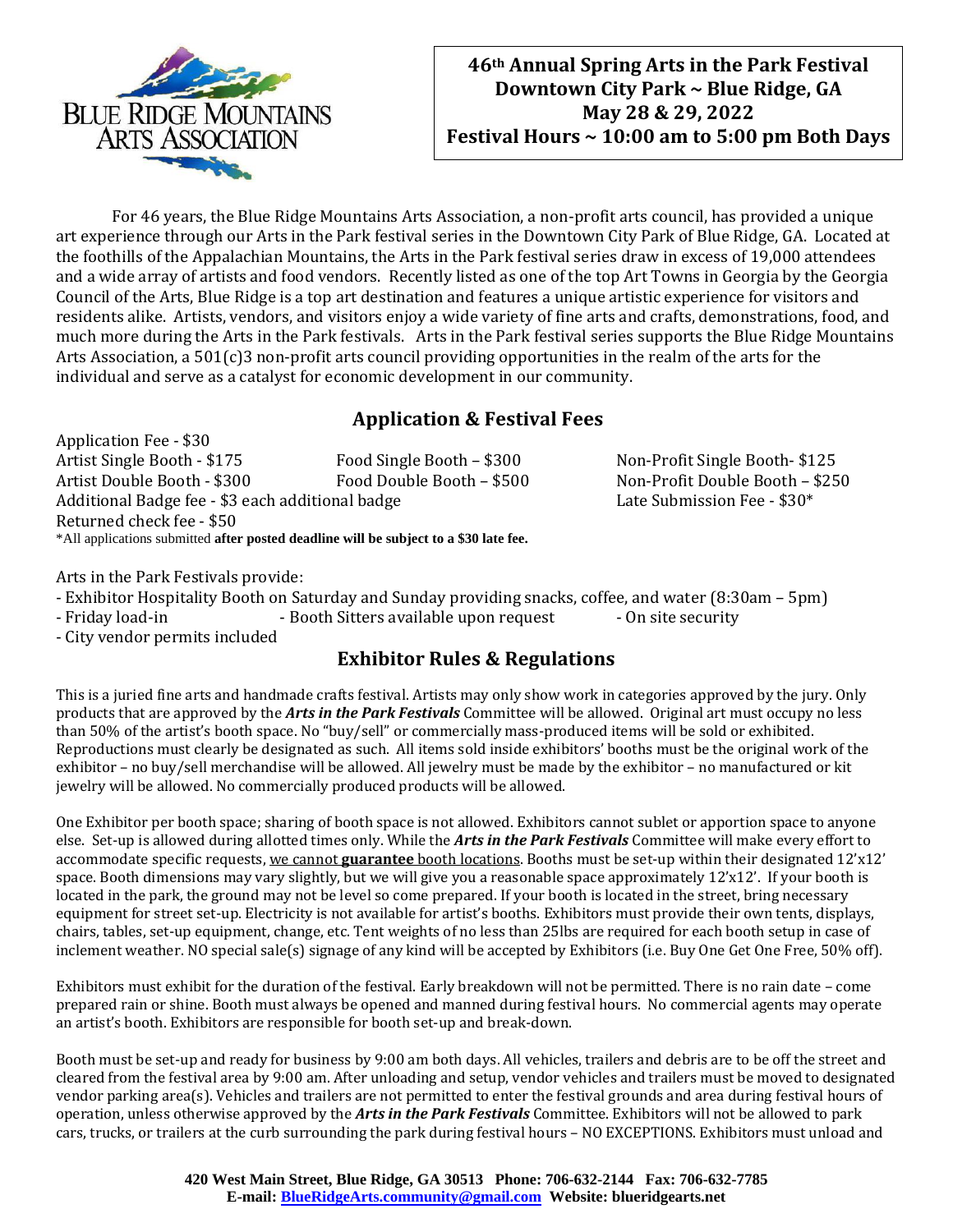move vehicles immediately to designated parking areas. If exhibitor carries additional stock, we suggest bringing a dolly or hand-cart to bring additional stock to booth as necessary.

Exhibitors are responsible for Georgia State Sales Tax collection and reporting (7%) and any other sales fees or other charges that may be applicable to any activity relating to this festival. Food vendors are responsible for complying with all State of Georgia health and safety regulations.

Music is restricted to pre-approved Entertainment Vendors **only**. Exhibitors of musical equipment are not allowed to demonstrate, unless specifically pre-approved in writing by *Arts in the Park Festivals* Committee. No sound amplification equipment (i.e., portable radios, stereos, CD players, etc.) allowed in exhibit area for any reason. Also, while the *Arts in the Park Festivals* are 'pet friendly', exhibitors must ensure all pets are quiet and do not disturb either attendees or other exhibitors.

Food Vendor Booth space includes electricity and water. Please specify electrical and water requirements on Food Vendor Application. Vendors must provide their own heavy duty extension cords and power strips, food grade water hoses, ice and other supplies and materials needed to operate their booth, change, etc.

Food Vendors must provide an exact and complete listing of the food items and beverages you wish to serve (and corresponding prices) on Food Vendor Application. Approved menu items and pricing must be clearly posted throughout the duration of the festival. Food Vendors must sell **all** pre-approved menu items for the **entire** show. Nothing may be offered for sale that is not listed as approved at time of acceptance. Last minute changes are not allowed, and food vendors will be asked to remove unapproved items from sale. The sale of food items is restricted to pre-approved Food Vendors **only**. No alcoholic beverages allowed!

Grease/oil must be securely contained and removed from premise at end of Festival. Food Vendors are required to use the provided dumpsters for booth trash. Vendors are responsible for cleaning up booth space. Vendors cannot leave debris, boxes, etc. at booth space. Food Vendors are required to bring a 55 gallon trash can to put next to their booth for use by the public (these will be emptied by park clean-up staff).

Non-profit groups will be considered based on the following criteria:

- The booth's theme is consistent with the Blue Ridge Mountains Arts Association's mission to enrich people's lives through the arts; or
- The organization provides free services to the community at large; and
- Accepted booths must enhance the visitors' experience during the festival.

Cancellations prior to **April 15, 2022** must be made in writing via email to [BlueRidgeArts.community@gmail.com](mailto:BlueRidgeArts.community@gmail.com) or by letter to the Blue Ridge Mountains Arts Association, 420 West Main Street, Blue Ridge, GA 30513. Cancellations **on or after April 15, 2022** must be made in writing via email or letter to the Blue Ridge Mountains Arts Association and will not receive a refund of fees submitted. No refunds will be given for no-shows.

*The Arts in the Park Festivals* Committee reserves the right to limit any category to provide diversity of arts and crafts throughout the Festival and to give exhibitors a reasonable chance for successful sales. *Arts in the Park Festivals* Committee will make every effort to vary the type of craft by location.

*Arts in the Park Festivals* Committee reserves the right to ask any exhibitor to remove any work deemed not acceptable by the *Arts in the Park Festivals* Committee. *Arts in the Park Festivals* Committee reserves the right to remove from our mailing list exhibitors who display, or have displayed in the past, unprofessional behavior.

*Arts in the Park Festivals* Committee reserves the right to remove any exhibitor from the *Arts in the Park Festivals* who does not adhere to all Rules & Regulations set forth by the Blue Ridge Mountains Arts Association and the *Arts in the Park Festivals* Committee.

Blue Ridge Mountains Arts Association, the City of Blue Ridge and any and all persons, property owners, suppliers, volunteers and entities associated with the *Arts in the Park Festivals* are not liable for any damages, injury or loss to any person or goods from any cause whatsoever. All exhibitors, their heirs, administrators, and executors do hereby waive and release all of the above named from any and all claims or damages of whatever arising out of the exhibitors' participation in the *Arts in the Park Festivals.* Exhibitors should obtain, at their own expense, insurance against loss, damage, or injury they may require. Non-compliance with the rules and regulations set forth may affect obtaining booth space in future *Arts in the Park Festivals*.

#### **We look forward to seeing you at our A***rts in the Park Festival***!**

**Thank you for your participation and support of the Blue Ridge Mountains Arts Association and our 46-year tradition of providing Arts in the Park festivals.**

> **420 West Main Street, Blue Ridge, GA 30513 Phone: 706-632-2144 Fax: 706-632-7785 E-mail: [BlueRidgeArts.community@gmail.com](mailto:BlueRidgeArts.community@gmail.com) Website: blueridgearts.net**